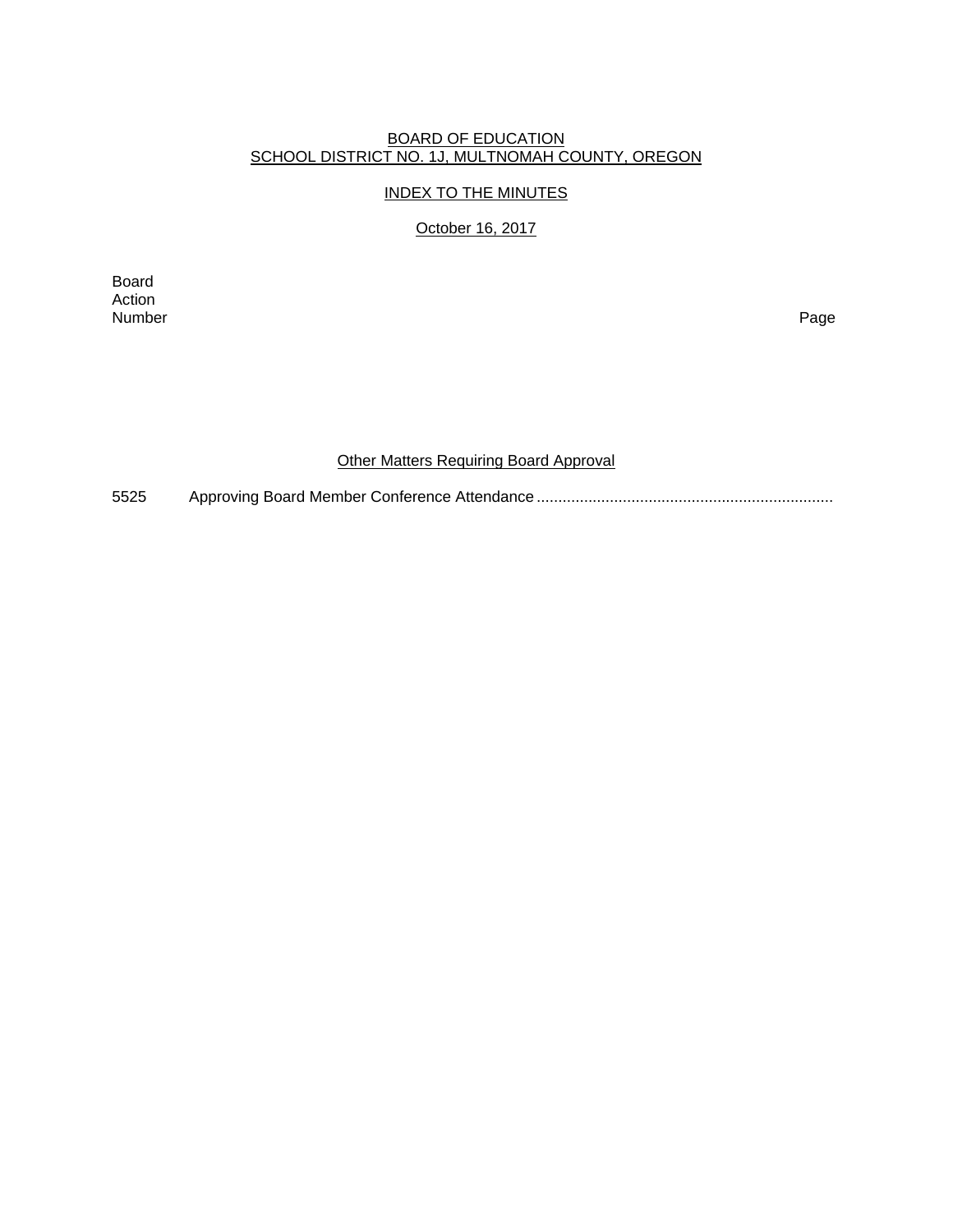October 16, 2017

## Other Matters Requiring Board Approval

The Superintendent RECOMMENDED adoption of the following item:

## Number 5525

Director Anthony moved and Director Rosen seconded the motion to adopt the above numbered item. The motion was put to a voice vote and passed unanimously (7-yes, 0-no), with Student Representative Tran voting yes, unofficial.